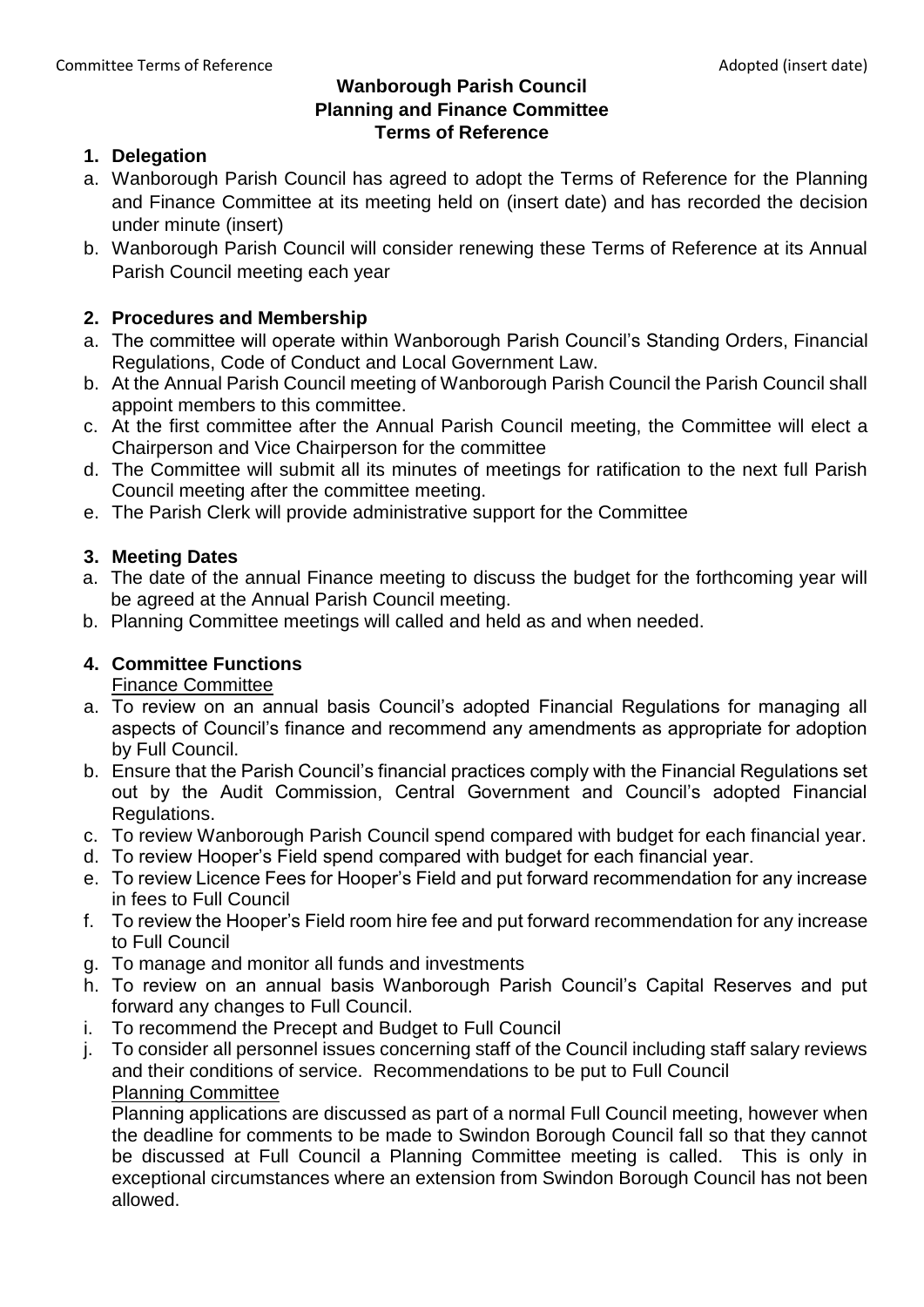Committee Terms of Reference **Adopted** (insert date) and the Adopted (insert date)

- a. To review Planning Applications received and to make comments to Swindon Borough Council
- b. To work closely with Swindon Borough Council on all Planning matters.

# **Wanborough Parish Council Hooper's Field and Recreation Committee Terms of Reference**

# **1. Delegation**

- a. Wanborough Parish Council has agreed to adopt the Terms of Reference for the Hooper's Field and Recreation Committee at its meeting held on and has recorded the decision under minute
- b. Wanborough Parish Council will consider renewing these Terms of Reference at its Annual Parish Council meeting each year

# **2. Procedures and Membership**

- a. The committee will operate within Wanborough Parish Council's Standing Orders, Financial Regulations, Code of Conduct and Local Government Law.
- b. At the Annual Parish Council meeting of Wanborough Parish Council the Parish Council shall appoint members to this committee.
- c. At the first committee after the Annual Parish Council meeting, the committee will elect a Chairperson and Vice Chairperson for the committee
- d. The Committee will submit all its minutes of meetings for ratification to the next full Parish Council meeting after the committee meeting.
- e. The Committee will submit any items that need to be considered in the budget to the Clerk for the forthcoming financial year at the appropriate meeting in November.
- f. The Parish Clerk will provide administrative support for the Committee

# **3. Meeting Dates**

- a. The schedule of meetings shall be agreed at the Annual Parish Council meeting
- b. The Committee shall meet twice a year as a minimum at Hooper's Field Sports Pavilion, on a Monday at 7,30pm.

# **4. Committee Functions**

Hooper's Field

- a. To promote the use of Hooper's Field Sports Facility to residents in the Parish.
- b. Responsible for the maintenance and upkeep of Hooper's Field Sport Facility.
- c. To ensure the facility meets all Health and Safety requirements.
- d. To carry out a risk assessment of the Sports Facility and to review it annually
- e. To carry out a fire risk assessment of the Pavilion and to review it annually
- f. To review the grounds maintenance contract on an annual basis
- g. To review the cleaning contract on an annual basis
- h. To follow up on complaints received in relation to the facility
- i. To approve expenditure within the budget of the committee
- j. To meet with representatives of the clubs (users of the facility) at least twice a year
- k. To put forward any recommendation for improvement of the facility to Full Council Recreation

The Committee is responsible for the Play Areas and Football Pitches at:-

- Lower Recreation Area
- Church Meadow
- a. To carry out a risk assessment for the play areas and to review annually
- b. To carry out an annual inspection of all goal posts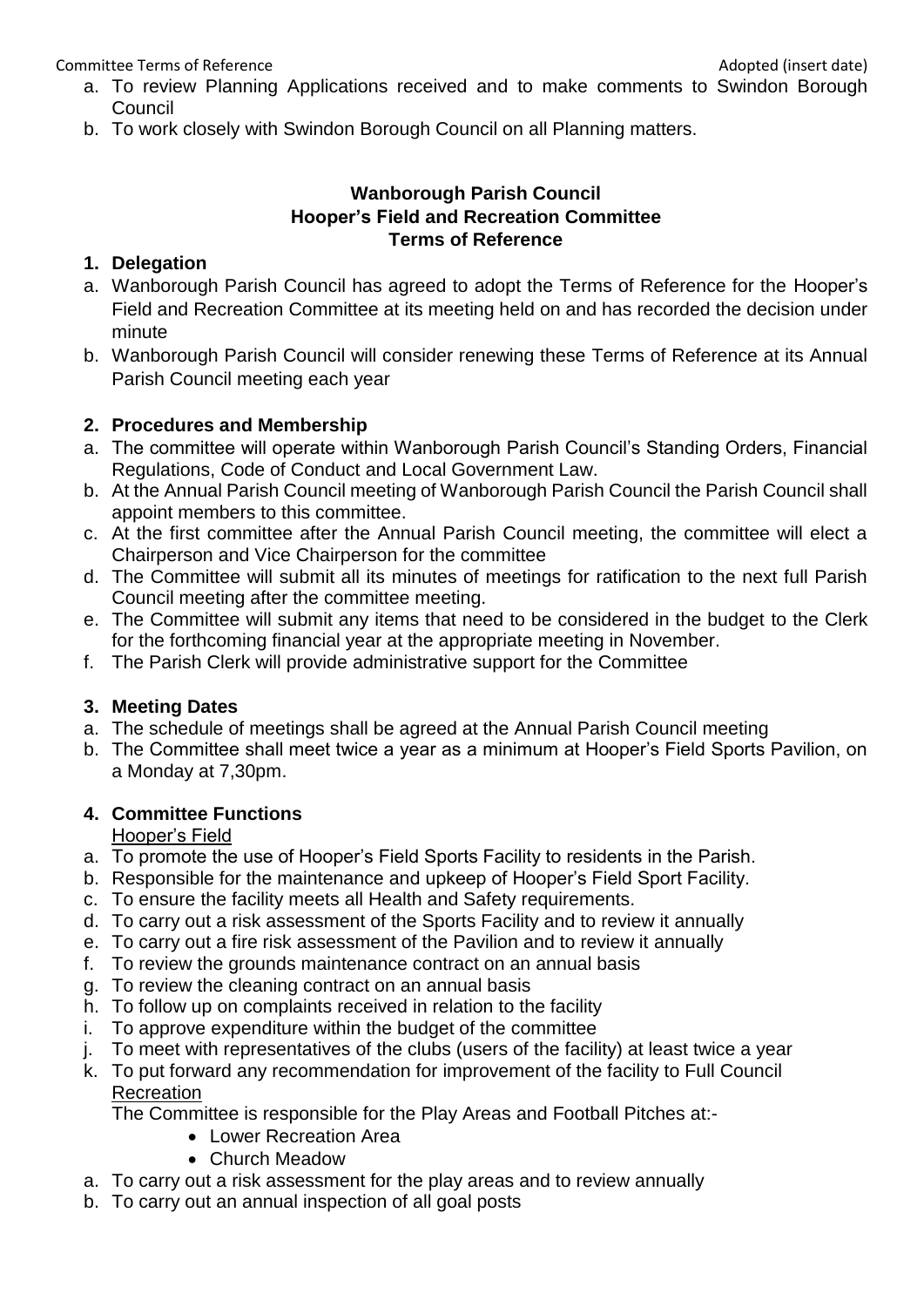Committee Terms of Reference **Adopted (insert date)** and the Adopted (insert date)

- c. To check the Village Lengthsman weekly visual inspection reports for the play areas and to make any necessary repairs.
- d. To check the annual inspection report for the play areas and to make any necessary repairs
- e. To approve expenditure within the budget of the committee.
- f. To put forward any recommendations for improvement for the play areas and football pitches to Full Parish Council

#### **Wanborough Parish Council Footpaths and Village Maintenance Terms of Reference**

#### 1. **Delegation**

- a. Wanborough Parish Council has agreed to adopt the Terms of Reference for the Village Maintenance and Footpaths Committee at its meeting held on (date to be inserted) and has recorded the decision under minute (to be inserted)
- b. Wanborough Parish Council will consider renewing these Terms of Reference at its Annual Parish Council meeting each year

#### 2. **Procedures and Membership**

- a. The committee will operate within Wanborough Parish Council's Standing Orders, Financial Regulations, Code of Conduct and Local Government Law.
- b. At the Annual Parish Council meeting of Wanborough Parish Council the Parish Council shall appoint members to this committee.
- c. At the first committee after the Annual Parish Council meeting, the committee will elect a Chairperson and Vice Chairperson for the committee
- d. The Committee will submit all its minutes of meetings for ratification at the next full Parish Council meeting after the committee meeting.
- e. The Committee will submit any items that need to be considered within the budget via the Clerk for the Finance Committee for the forthcoming financial year at the appropriate meeting in November.
- f. The Parish Clerk will provide administrative support for the Committee.

# **3. Meeting Dates**

- a. The schedule of meetings shall be agreed at the Annual Parish Council meeting
- b. The Committee shall meet twice a year as a minimum at Hooper's Field Sports Pavilion, on a Monday at 7,30pm

# **4. Committee Functions**

#### Village Maintenance

Village Maintenance committee is responsible for the maintenance of the following Parish's Open Spaces (except Play Areas, Football Pitches and Hooper's Field):-

- Lower Recreation Field
- Church Meadow and area next to Church & Church car park.
- Beanlands Open Space
- Badger's Close Open Space
- Rodway Open Space

And following Parish Street Furniture:-

- Bus shelters
- Seats
- **Noticeboards**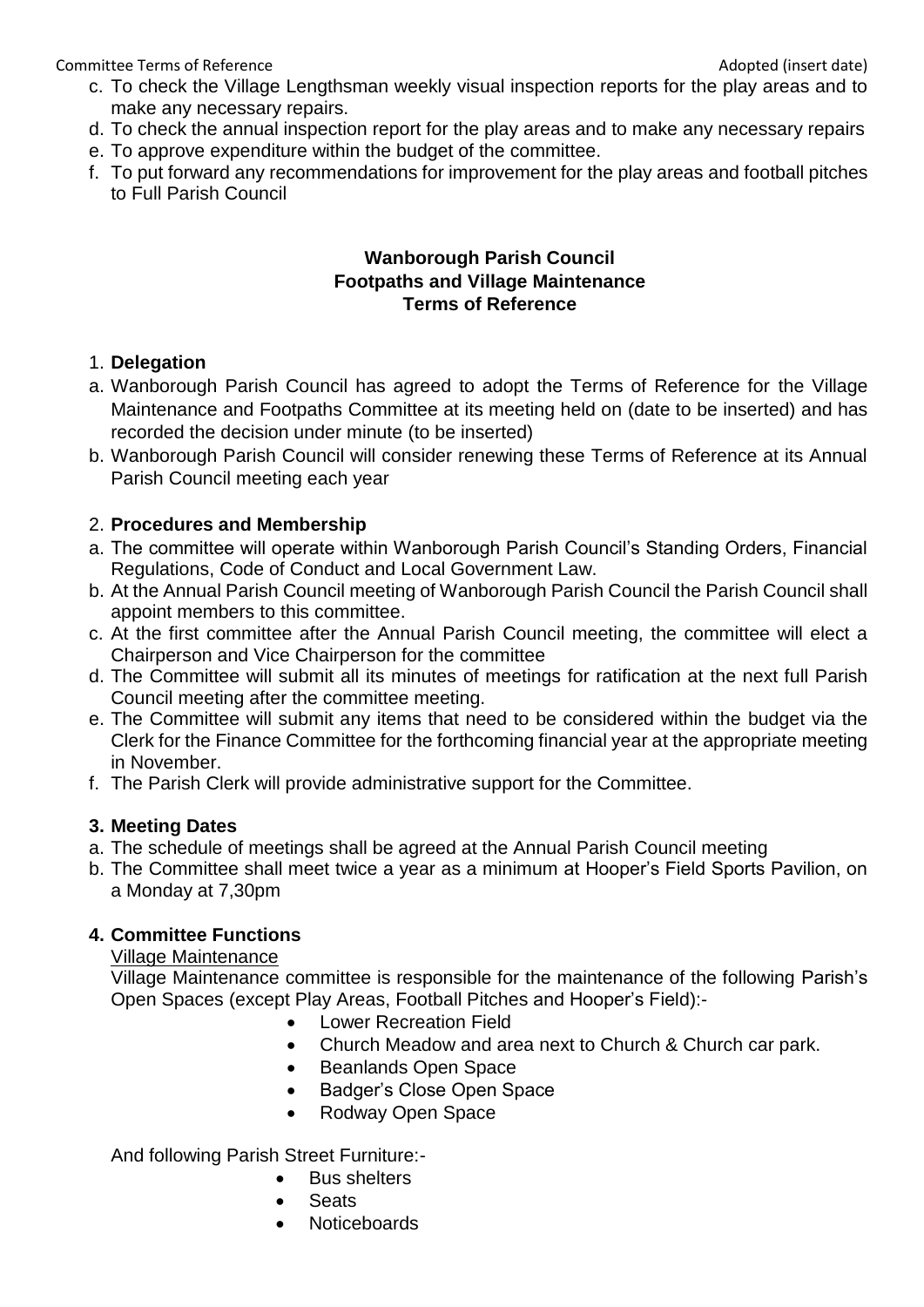Litter Bins

- a. To ensure that the Parish Open Space's and Street Furniture is properly maintained, and to report any problems to the Parish Clerk.
- b. To put forward any recommendations for improvement to Parish Open Spaces and Street Furniture to Full Council.
- c. To follow up and inspect any complaints received from residents.
- d. To organise the annual Village clean-up day.

# Footpaths

- a. To promote the use of Parish Rights of Way,,
- b. To carry out monthly inspections of Parish Rights of Way and to report any problems to Parish Clerk
- c. To follow up and inspect any footpaths complaints received from residents,
- d. To put forward recommendations for improving the Parish Rights of Way to Full Council

#### **Wanborough Parish Council Allotments Committee Terms of Reference**

# **1. Delegation**

- a. Wanborough Parish Council has agreed to adopt the Terms of Reference for the Allotment Committee at its meeting held on (date to be inserted) and has recorded the decision under minute (to be inserted)
- b. Wanborough Parish Council will consider renewing these Terms of Reference at its Annual Parish Council meeting each year

# 2. **Procedures and Membership**

- a. The committee will operate within Wanborough Parish Council's Standing Orders, Financial Regulations, Code of Conduct and Local Government Law.
- b. At the Annual Parish Council meeting of Wanborough Parish Council the Parish Council shall appoint members to this committee.
- c. At the first committee after the Annual Parish Council meeting, the committee will elect a Chairperson and Vice Chairperson for the committee
- d. The Committee will submit all its minutes of meetings for ratification at the next full Parish Council meeting after the committee meeting.
- e. The Committee will submit any items that need to be considered within the budget via the Clerk for the Finance Committee for the forthcoming financial year at the appropriate meeting in November.
- f. The Parish Clerk will provide administrative support for the Committee. The Committee must nominate a member of the Committee to take the minutes of the meeting.

# Allotments

- g. To promote the allotments to the Parish
- h. To regularly inspect the allotment site, areas to include allotment plots, footpaths, entrance and car park, to ensure the area is maintained to a safe standard,
- i. To carry out a risk assessment of the allotment site and to review annually,
- j. To ensure the allotment noticeboard is kept up to date,
- k. To ensure the allotment tenants are maintaining their plots as per their allotment agreement, and to report any problems to the Clerk.